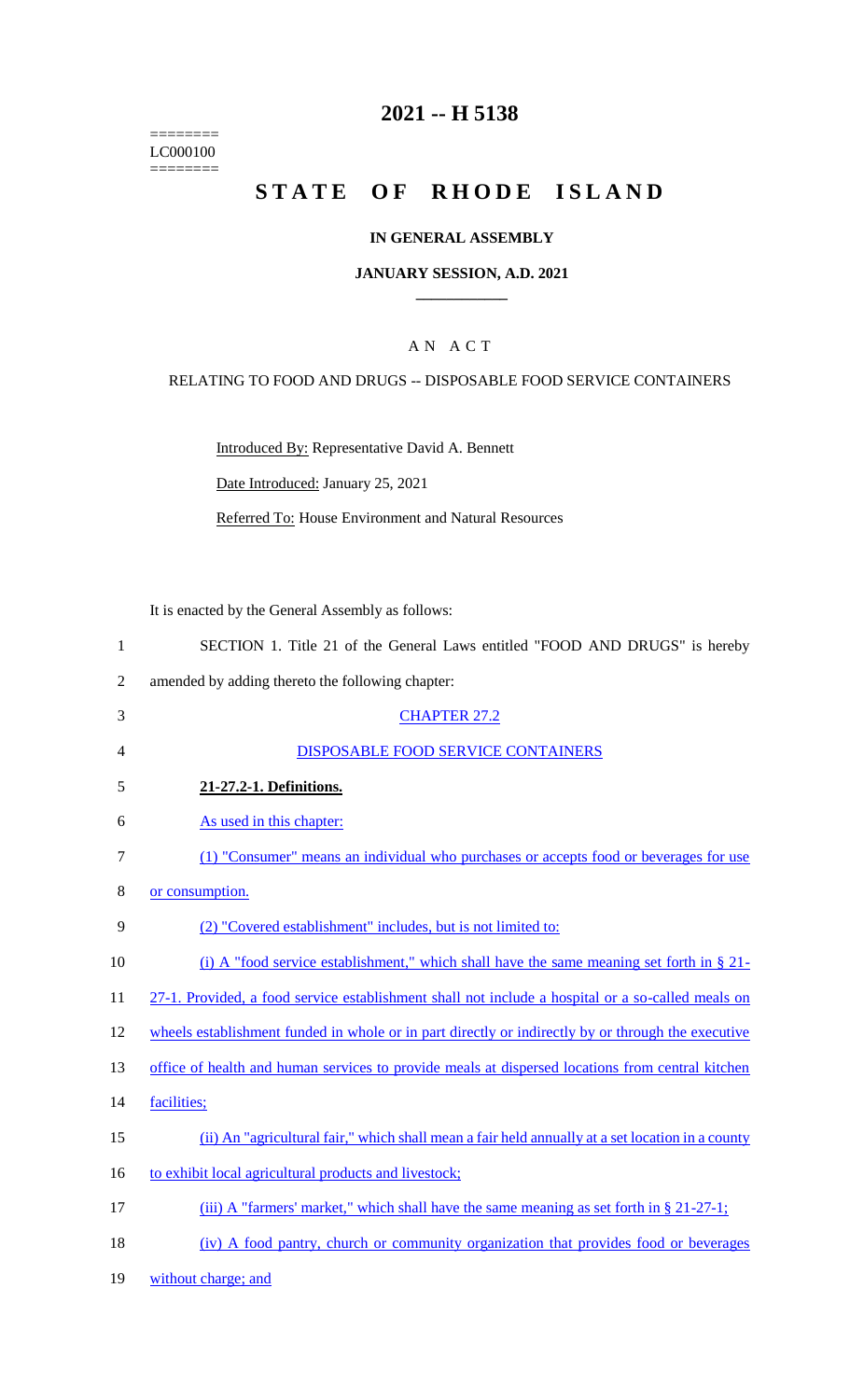- (v) A boarding home, a retirement home, an independent living facility, or a nursing home. (3) "Disposable food service container" means service ware designed for one-time use. (i) "Disposable food service container" includes service ware for take-out foods, packaged meat, eggs, bakery products and leftovers from partially consumed meals prepared by covered establishments. (ii) "Disposable food service container" does not include polystyrene foam coolers or ice chests that are used for the processing or shipping of seafood. (4) "Polystyrene foam" means blown polystyrene and expanded or extruded foams using a styrene monomer. (5) "Service ware" means a container, bowl, plate, tray, carton, cup, lid, sleeve, stirrer or 11 other item designed to be used to contain, transport, serve or consume prepared foods. **21-27.2-2. Prohibitions and exemptions.**  (a) Prohibition. Beginning January 1, 2023, a covered establishment may not process, 14 prepare, sell or provide food or beverages in or on a disposable food service container that is composed in whole or in part of polystyrene foam. (b) Plastic beverage stirrers. A covered establishment providing beverages at a facility or function of the state may not provide beverage stirrers that are composed of plastic. For the purposes of this subsection, "beverage stirrer" means a device that is designed solely to mix liquids 19 that are intended for internal human consumption and are contained in a single-serving container. (c) Exemptions. Notwithstanding subsection (a) of this section, a covered establishment may: 22 (1) In an emergency for the immediate preservation of the public health or safety, as determined applicable by the department of health, process, prepare, sell or provide food or beverages in or on a disposable food service container that is composed in whole or in part of polystyrene foam; (2) Sell or provide food or beverages in or on a disposable food service container that is composed in whole or in part of polystyrene foam that a consumer brings to the covered establishment; and (3) Sell at retail, food or beverages in or on a disposable food service container that is composed in whole or in part of polystyrene foam that the covered establishment purchases prepackaged at wholesale. **21-27.2-3. Violations of chapter -- Penalty.**  Any person that violates any of the provisions of this chapter, or of the rules and regulations
- 34 promulgated pursuant to this chapter, and any principal, proprietor, agent, servant, or employee,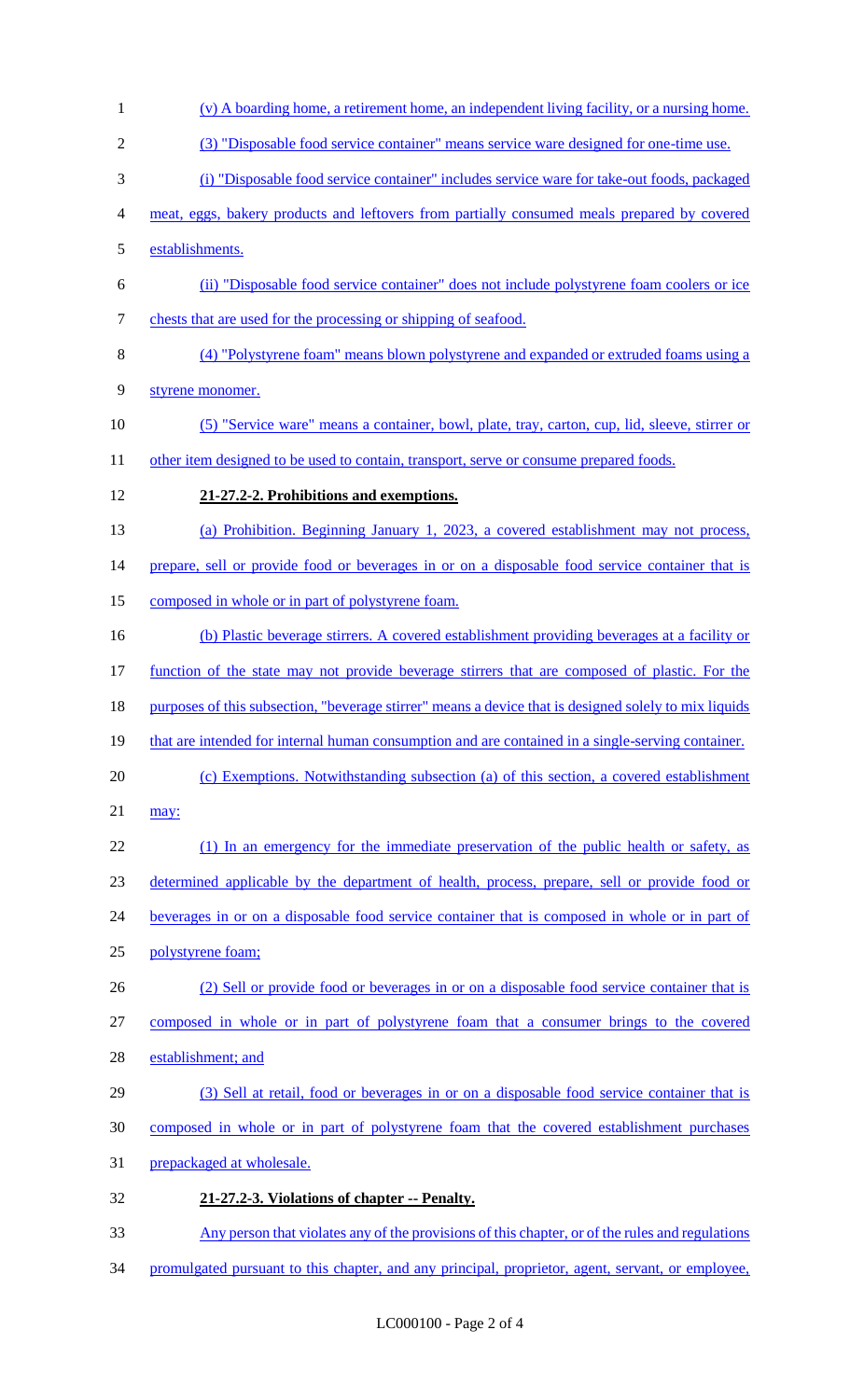- 1 who directs or knowingly permits the violation or who aids or assists in the violation, shall upon
- 2 conviction, be subject to a fine of not more than one hundred dollars (\$100).
- 3 SECTION 2. This act shall take effect upon passage.

 $=$ LC000100 ========